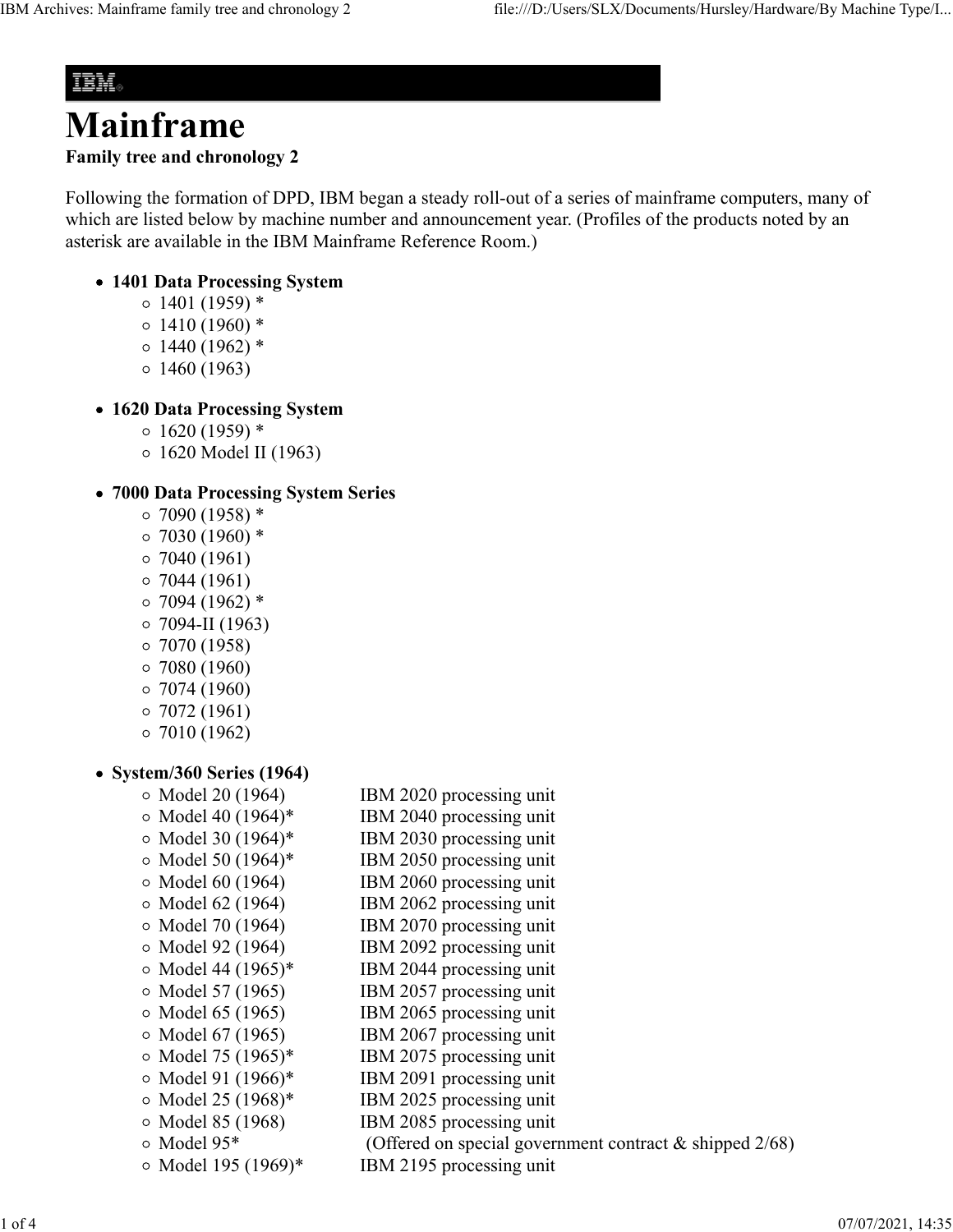Model 22 (1971)\* IBM 2022 processing unit

#### **System/370 Series (1970)**

| $\frac{1}{2}$ . $\frac{1}{2}$ . $\frac{1}{2}$ . $\frac{1}{2}$ |                            |
|---------------------------------------------------------------|----------------------------|
| $\circ$ Model 155 (1970)*                                     | IBM 3155 processing unit   |
| ○ Model 165 (1970)*                                           | IBM 3165 processing unit   |
| ○ Model 145 (1970)*                                           | IBM 3145 processing unit   |
| ○ Model 135 (1971)*                                           | IBM 3135 processing unit   |
| ○ Model 195 (1970)*                                           | IBM 3195 processing unit   |
| ○ Model 158 (1972)*                                           | IBM 3158 processing unit   |
| ○ Model 168 (1972)*                                           | IBM 3168 processing unit   |
| o Model 125 (1972)*                                           | IBM 3125 processing unit   |
| ○ Model 115 (1973)*                                           | IBM 3115 processing unit   |
| $\circ$ Model 115-2 (1975)                                    |                            |
| ○ Model 125-2 (1975)                                          |                            |
| ○ Model 158-3 (1976)                                          | IBM 3158-3 processing unit |
| $\circ$ Model 168-3 (1976)                                    | IBM 3168-3 processing unit |
| ○ Model 135-3 (1976)                                          | IBM 3135-3 processing unit |
| ○ Model 145-3 (1976)                                          | IBM 3145-3 processing unit |
| ○ Model 138 (1976)*                                           | IBM 3138 processing unit   |
| ○ Model 148 (1976)*                                           | IBM 3148 processing unit   |
| ○ Model 158-AP (1976)                                         | Attached processor         |

#### **System/370 Compatible - 3031 Processor Complex (1977)**

| $\circ$ 3031 (1977)* | Models 1-6                         |
|----------------------|------------------------------------|
| $\circ$ 3031 (1978)  | Models A2-A6 (attached processors) |
| $\circ$ 3031 (1979)  | Models 7, 8, A7 $&$ A8             |

#### **System/370 Compatible - 3032 Processor Complex (1977)**

| $\circ$ 3032 (1977)* | Models 2, 4 & $6$ |
|----------------------|-------------------|
| $\circ$ 3032 (1979)  | Model 8           |

#### **System/370 Compatible - 3033 Processor Complex\* (1977)**

| $\circ$ 3033U (1977)  | Uniprocessor models 1, 4, 6 $& 8$       |
|-----------------------|-----------------------------------------|
| $\circ$ 3033MP (1978) | Multiprocessor models 4, 6 & 8          |
| $\circ$ 3033 (1978)   | Models U12 & U16 and M12 & M16          |
| $\circ$ 3033 (1979)   | Attached processor models 4, 8, 12 & 16 |
| $\circ$ 3033N (1979)  | Models N4 & N8                          |
| $\circ$ 3033S (1980)  | Models S4 & S8 and U24 and A24          |
| $\circ$ 3033N (1980)  | Models N4, N8, N12 & N16                |
| $\circ$ 3033 (1981)   | Models S4 & S8                          |
| $\circ$ 3033 (1981)   | Models $S12 \& S16$                     |
|                       |                                         |

#### **4300 Processing Systems (1979)**

| $\circ$ 4331 (1979)*  | Models I1 & J1                  |
|-----------------------|---------------------------------|
| $\circ$ 4341 (1979)*  | Models K1 & L1                  |
| $\circ$ 4331 (1980)   | Models J2, K2, KJ2 & L2         |
| $\circ$ 4341 (1980)   | Models K2, L2 $&$ M2            |
| 0.4321(1981)          | Model J11                       |
| $\circ$ 4331-2 (1981) |                                 |
| $\circ$ 4331 (1981)   | Models $J11 \& K11$             |
| $\circ$ 4341 (1981)   | Models N2 & P2                  |
| $\circ$ 4341 (1981)   | Models K10, L10, K11, L11 & M11 |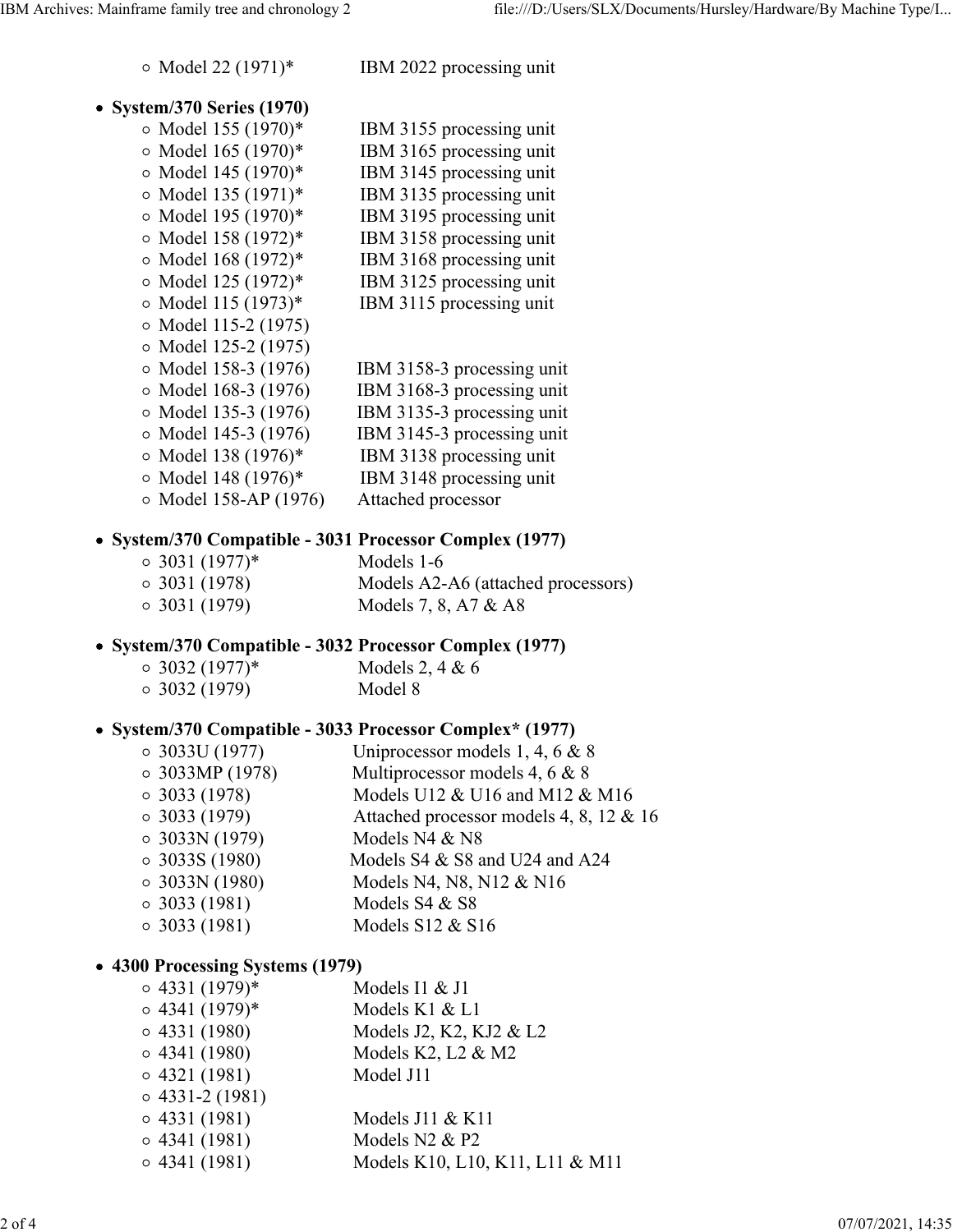- 4341 (1982) Model Groups 9 & 12  $\circ$  4361 (1983)\* Model Groups 4 & 5 4381 (1983)\* Model Groups 1 & 2
- $\circ$  4361 (1984) Models N4 & N5
- $\circ$  4381 (1984)\* Model Group 3 (M3, P3, Q3 & R3)
- $\circ$  4381 (1984) Models Q2 & R2
- 4381 (1986) Model Groups 11 14
- 4381 (1987) Model Groups 21 24
- 4381E (1988) Models 91E & 92E
- ES/4381 (1989) Entry level models

## **System/370 Compatible - 3081 Processor Complex (1980)**

- $\circ$  3081 (1980)\* Models D16, D24 & D32
- 3081K (1981) Models K16, K24 & K32 3081 (1982) Models GG16, G24 & G32
- 3081 (1983) Models G48 & K48

## **System/370 Compatible - 3083 Processor Complex (1982)**

3083 (1982)\* Models E8, E16, B8, B16, B23, B32, J8, J16, J24 & J32 3083E (1983) Models E24 & E32 3083CX (1984) Models CX0, CX1 - CX3

## **System/370 Compatible - 3084 Processor Complex (1982)**

- 3084 (1982)\* Models Q32, Q48 & Q64
- 3084 (1983) Model Q96
- $\circ$  3084X (1984)

### **System/370 Compatible - 3090 Processor Series (1985)**

- $\circ$  3090 (1985)\* Models 200 & 400
- 3090 (1986) Models 150 & 180
- 3090E (1987) Models 150E, 180E, 200E, 300E, 400E & 600E
- 3090 (1987) Model 120E
- ES/3090 (1988) Model 600S
- 3090E (1988) Models 280E & 500E
- ES/3090 (1989) Multiprocessor and entry level models

## **System/390 Series (1990)**

- $\circ$  ES/9000 (1990)\* 18 models
- $\circ$  ES/9000 (1991) Seven models
- ES/9000 (1992) Two entry-level models
- ES/9000 (1993) 18 new models including Model 982
- (1994) Parallel Sysplex and Parallel Query Server
- ES/9000 (1994) Model 9X2
- ES/9000 (1994) Five air-cooled processor
- (1994)\* Six models of S/390 Parallel Enterprise Server
- (1995) 12 models of the S/390 Parallel Enterprise Server
- (1996) Third generation (G3) of S/390 Parallel Enterprise Server
- $\circ$  (1996) Multiprise 2000
- (1997)\* S/390 Parallel Enterprise Server G4
- (1998)\* S/390 Parallel Enterprise Server G5
- (1999)\* S/390 Parallel Enterprise Server G6
- $\circ$  (1999)\* Multiprise 3000